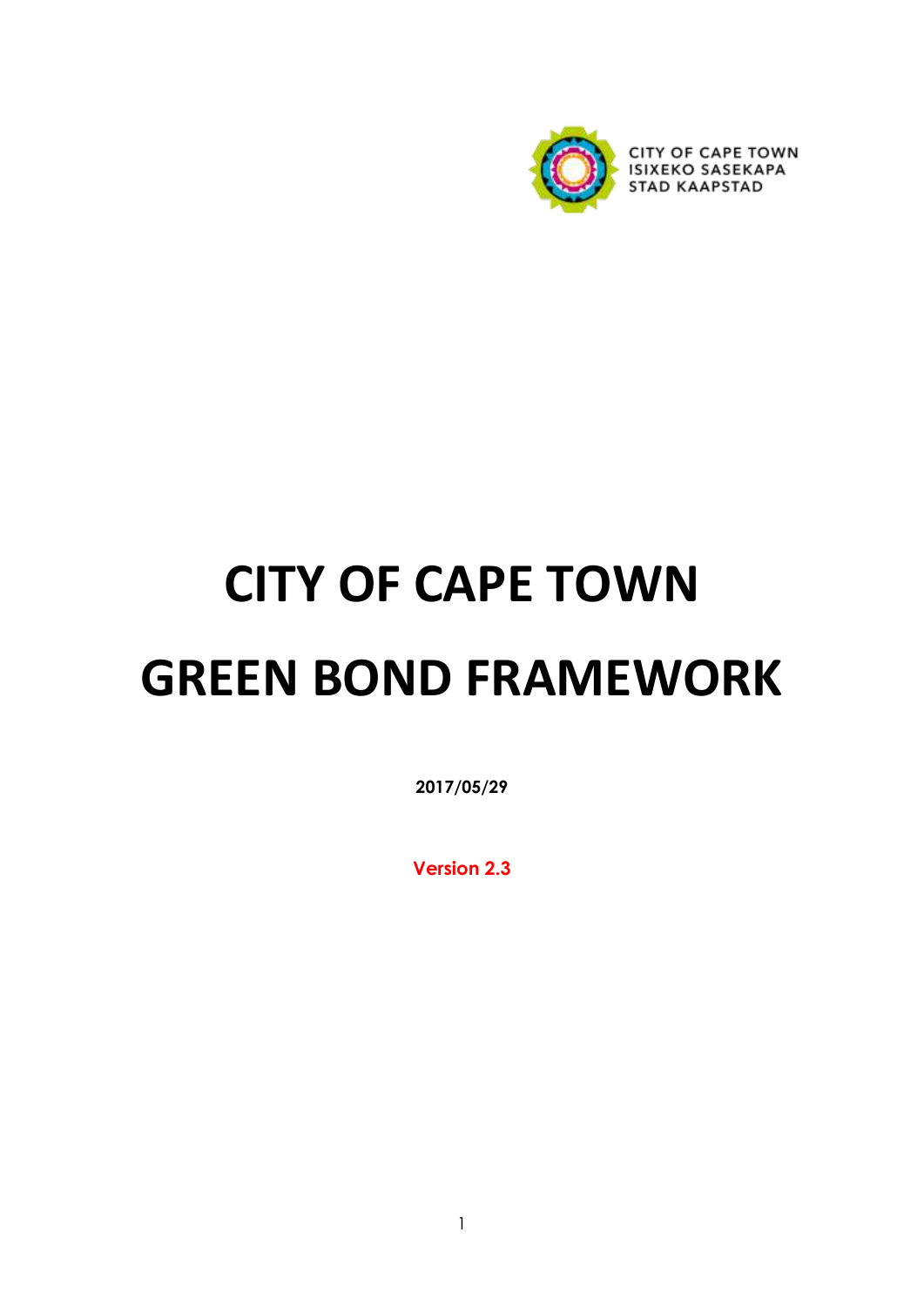# **TABLE OF CONTENTS**

# **Contents**

| 2. |  |
|----|--|
| 3. |  |
| 4. |  |
| 5. |  |
| 6. |  |
| 7. |  |
| 8. |  |
| 9. |  |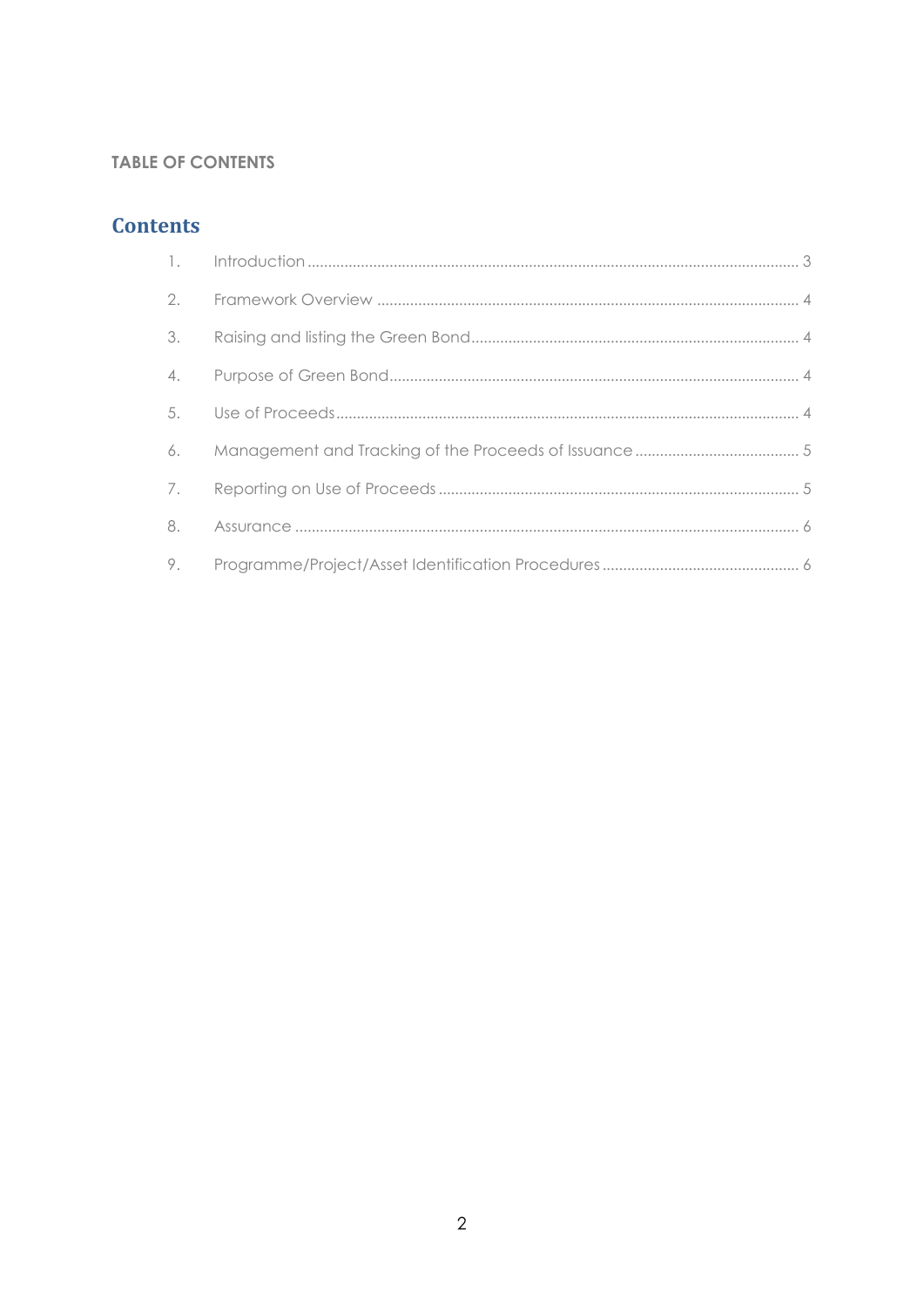# <span id="page-2-0"></span>**1. Introduction**

The vision of the City of Cape Town (CCT) is threefold:

- To be an opportunity city that creates an enabling environment for economic growth and job creation, and to provide help to those who need it most.
- To deliver quality services to all residents.
- To serve the citizens of Cape Town as a well-governed and corruption-free administration.

In pursuit of this vision, the City's mission is as follows:

- To contribute actively to the development of its environmental, human and social capital.
- To offer high-quality services to all who live in, do business in or visit Cape Town as tourists.
- To be known for its efficient, effective and caring government.

To achieve its vision, the City of Cape Town is building on the strategic focus areas it has identified as the pillars of a successful and thriving city. The City of Cape Town's Integrated Development Plan (IDP) provides a strategic framework within which the City aims to deliver on the City's five pillars – To make Cape Town an opportunity city, a safe city, caring city, an inclusive city, and a well-run city. These are the five key strategic focus areas that inform all of the City's plans and policies.

Through the five-year IDP, the City is able to:

- develop and articulate a clear vision;
- identify its key development priorities;
- formulate appropriate strategies;
- develop the appropriate organisational structure and systems; and
- align resources with development priorities.

With a growing population and an increasing divide between advantaged and disadvantaged groups, the City faces the challenge of promoting development whilst managing the redistribution of resources to redress current inequities. To address the growing needs of a largely impoverished population and to ensure the health of communities, the City needs to become economically competitive, both locally and globally. While working towards these goals, it is imperative that the City recognises and effectively manages its unique economic asset, the environment whilst also ensuring social and human rights are upheld. The central component to achieving this strategy is adopting and applying the fundamental principles and approaches of sustainable development. An overview of these considerations in relation to water and sanitation projects is provided in associated document (Social and human rights and broader environmental considerations.doc).

In 2001, Cape Town became the first city in Africa to approve and adopt a comprehensive city-wide environmental policy: the Integrated Metropolitan Environmental Policy (IMEP). A revised version, the Environmental Strategy for the City of Cape Town, along with an Implementation Framework was developed in 2016. In addition, a draft City of Cape Town Climate Change Policy was developed in 2016.The Green Bond programmes or projects will contribute to the City's overall initiatives as outlined in these documents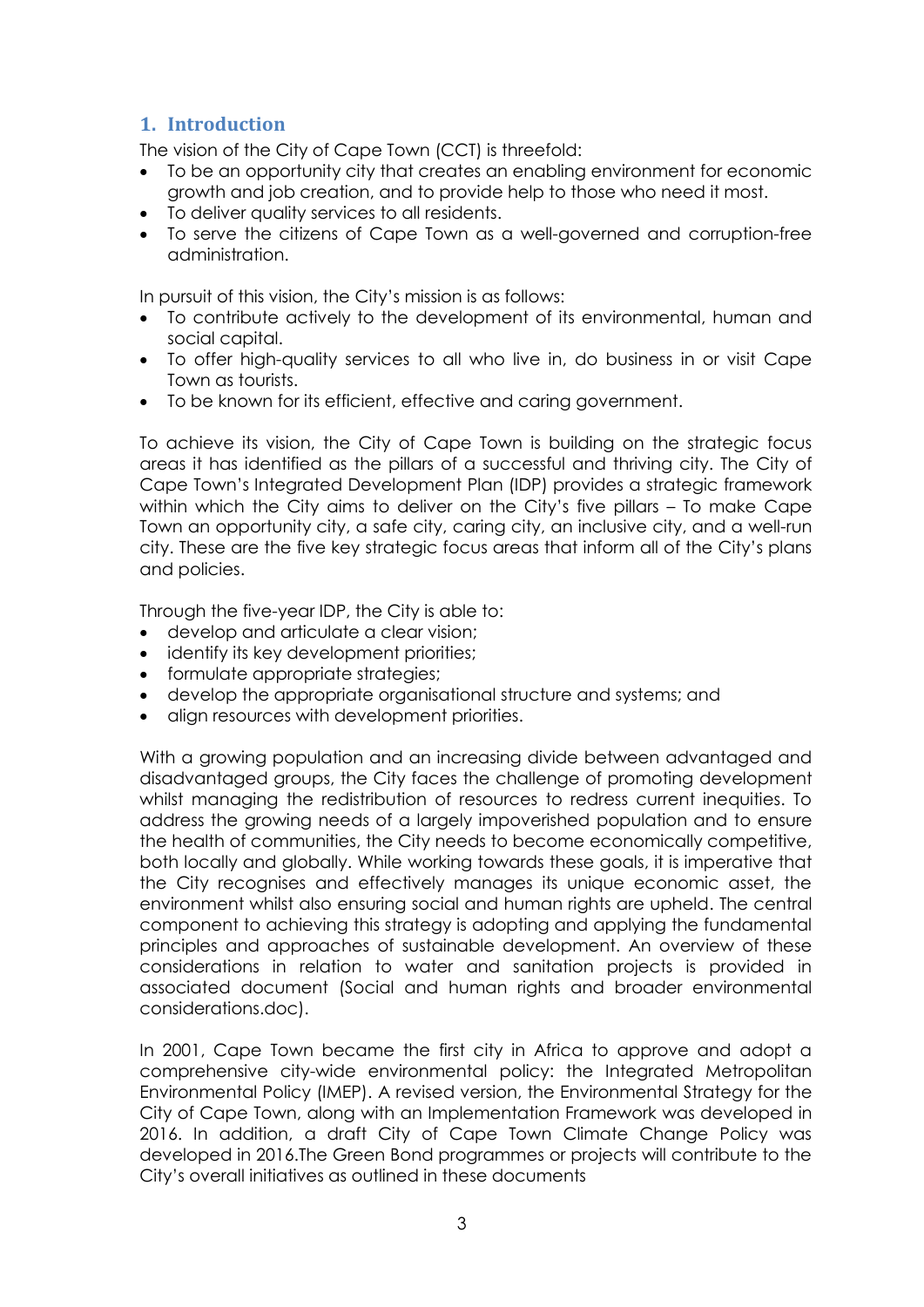## <span id="page-3-0"></span>**2. Framework Overview**

This Green Bond Framework sets out how the City proposes to raise Green Bond Finance and select programmes/projects/assets to which proceeds will be allocated. It compliments and should be read in conjunction with The Green Bond Reporting Framework.

In order to ensure credibility of the City's Green Bond, the administration, issuance, allocation and reporting of the bond and its proceeds will adhere to the internationally recognised Climate Bonds Standard version 2.1 (for more details please visit: [www.climatebonds.net/standards/standard\\_download\)](https://www.climatebonds.net/standards/standard_download)

## <span id="page-3-1"></span>**3. Raising and listing the Green Bond**

The Green Bond will be raised as part of the City's R7 billion Domestic Medium Term Note Programme (DMTN), and will be listed on the Johannesburg Stock Exchange (JSE).

The City will employ the services of a suitably qualified intermediary in order to market the bond and register it with the JSE.

# <span id="page-3-2"></span>**4. Purpose of Green Bond**

It is the City of Cape Town's intention that the proceeds of this bond will be used to support projects which deliver a 'green' outcome through helping the City to adapt to, or mitigate climate change going into the future.

## <span id="page-3-3"></span>**5. Use of Proceeds**

To ensure continued compliance and to maintain the certification of the bond, the proceeds will be allocated in accordance with the Climate Bonds Standard version 2.1.

Thus, the proceeds from the issuance of the City of Cape Town's Green Bond will be applied to eligible programmes, projects and/or assets in the eligible sectors, as deemed by the taxonomy developed by the Climate Bonds Initiative (CBI).

Given that the CBI is still in the process of developing some of their criteria within this taxonomy, the City of Cape Town's Green Bond will likely include some projects and/or assets for which criteria have not been published. Thus, where the assessment criteria have been published by the CBI, the eligibility of projects and/or assets will be assessed against these prior to the proceeds being allocated. Should assessment criteria only be in draft, the projects will be assessed against these draft criteria for the purpose of pre-issuance certification. At the point of post issuance certification, the projects and/or assets will be assessed against published criteria only. No projects will be identified and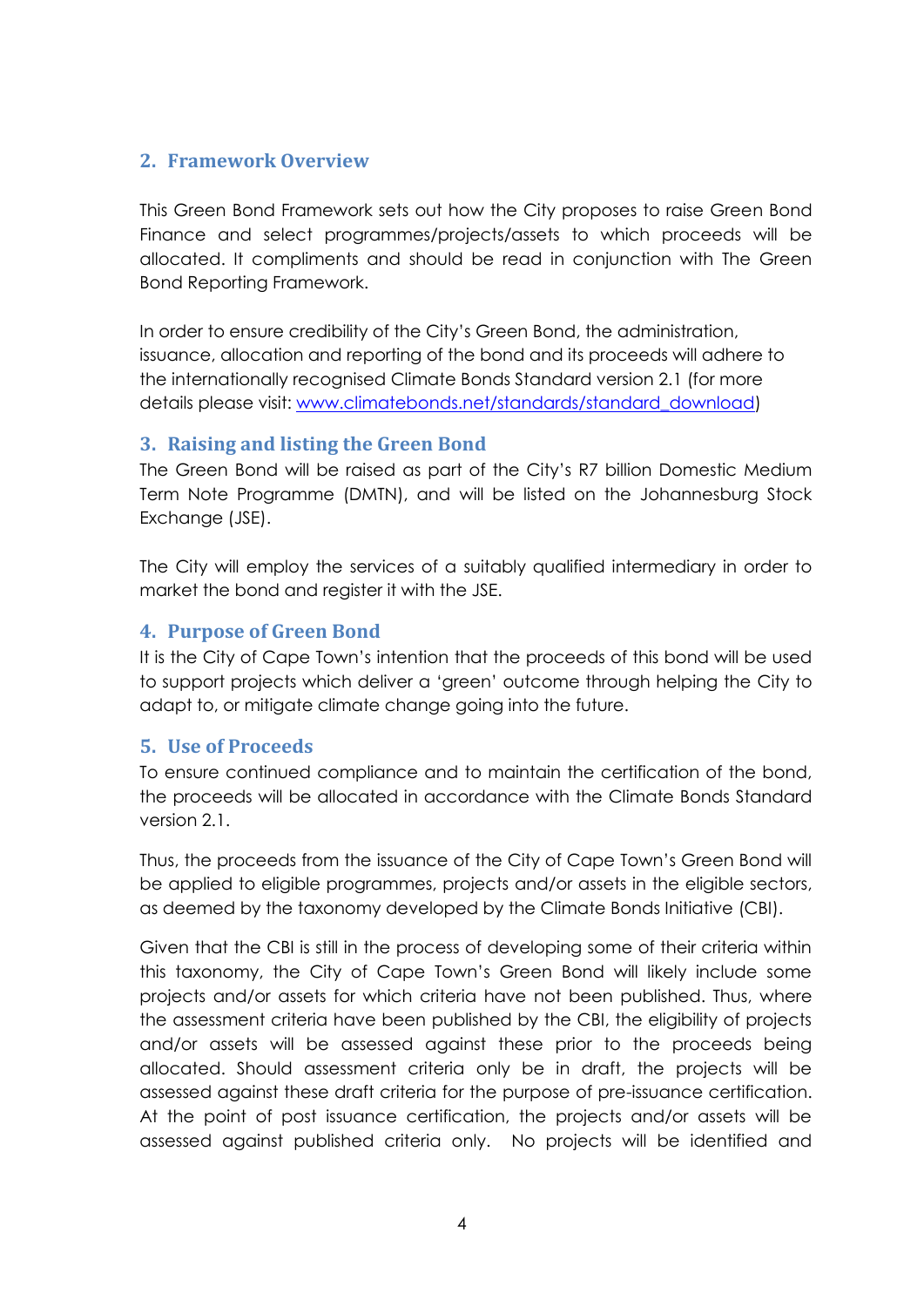aligned to the bond pre- or post-issuance, for which no criteria (draft or published exist).

In the first instance of issuance, the City will seek pre-issuance assurance from a Certified Climate Bonds Initiative Assurance Provider that the framework and initially identified programmes/projects/assets qualify to be certified by the Climate Bonds Initiative.

Post issuance assurance will immediately after the registration of the bond in order to ensure compliance with certification requirements.

Any re-allocation of proceeds will be done after ensuring that the programme, project/asset to which the proceeds are being allocated is compliant with the requirements of the relevant Climate Bonds Certification Criteria.

# <span id="page-4-0"></span>**6. Management and Tracking of the Proceeds of Issuance**

All Financial Management will be compliant with the South African Municipal Financial Management Act (MFMA) 2003 (Act No. 56 of 2003) and amendments, and Project Management procedures will be in-line with Municipal Systems Act 2000 (Act 32 of 2000), and amendments.

The City of Cape Town will track the Use of Proceeds of its Green Bond(s) via its Sytems, Applications and Products (SAP) Enterprise Resource Planning (ERP) System. Reports can be extracted from SAP which will contain the following information for each project:

- Budgeted Amount
- Actual Amount Disbursed
- Work Breakdown Structure (WBS) Element
- WBS Description
- Assertion of Funding Source (Green Bond Proceeds)

Whilst it is the City's intention that all proceeds are allocated to eligible programmes/ projects /assets as soon as possible after the bond is raised so as to ensure that the proceeds are effectively deployed, the City will maintain an amount in approved Cash or Cash Equivalents which will be equal to at least the remaining unallocated proceeds in terms of the City of Cape Town's Investment Policy until all proceeds are allocated.

## <span id="page-4-1"></span>**7. Reporting on Use of Proceeds**

The associated "Green Bond Reporting Framework" indicates how the proceeds will be tracked and reported on to ensure ongoing disclosure and compliance with the Climate Bond Certification requirements.